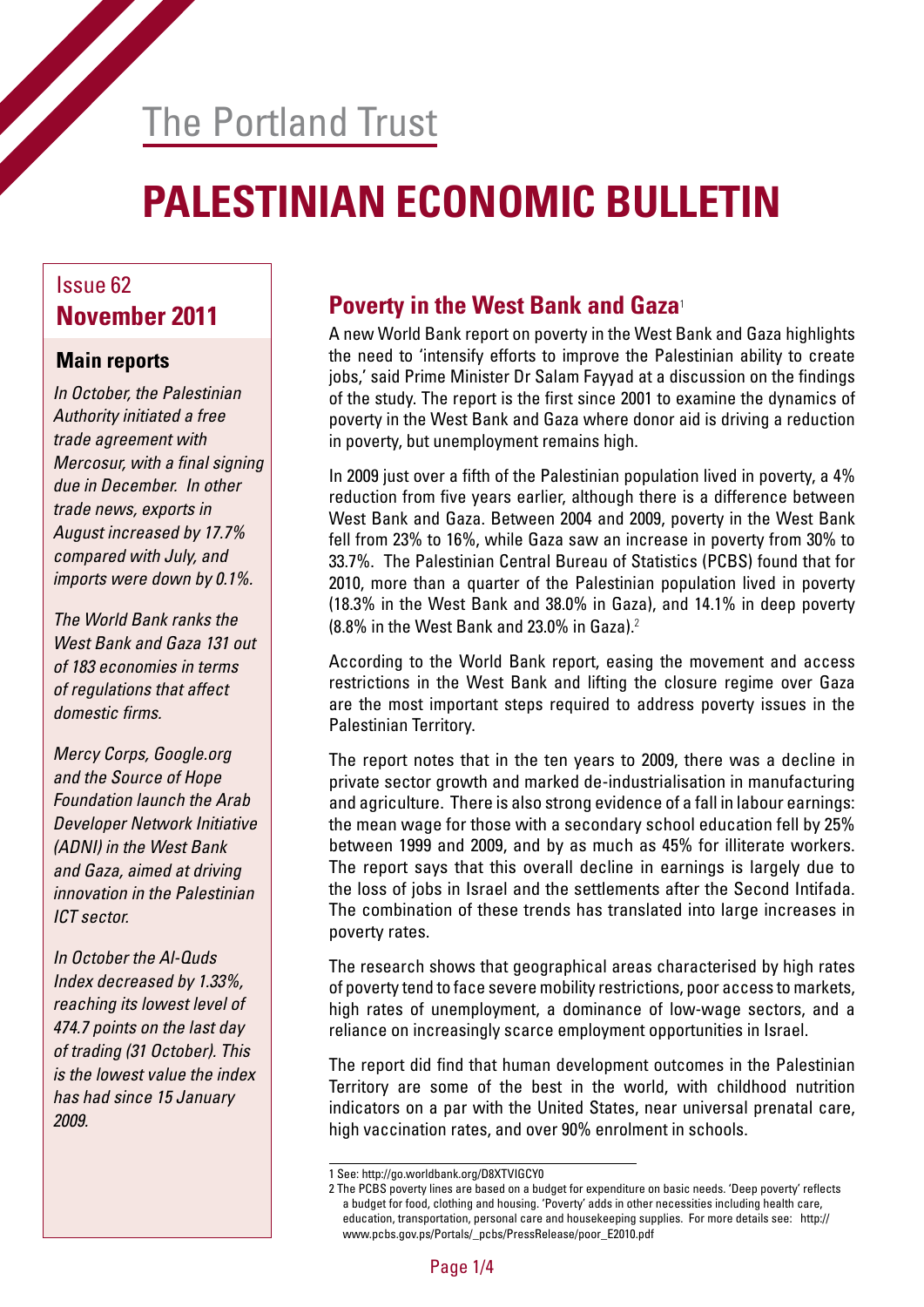### **Trade**

On 17 October, the Palestinian Authority (PA) initiated a free-trade agreement with Mercosur, the economic and political union of Argentina, Brazil, Paraguay and Uruguay, and the world's fourth largest trading bloc.<sup>3</sup> The agreement will strengthen bilateral economic and commercial relations by removing taxes on products traded between the two. The final agreement will be officially signed by the Mercosur member states in December in the presence of President Abbas.

Separately, in a recent report UNCTAD suggests that official data might significantly overstate the Palestinian trade deficit with Israel, meaning that the PA is losing out on a significant amount of tax revenue.<sup>4</sup> In 2010, trade with/ through Israel added up to 74% of total Palestinian trade; the \$2.8bn trade deficit with/through Israel accounted for 70% of its total trade deficit and exceeded the \$2.7bn of net current transfers to the PA. However, the UNCTAD report suggest that only 42% of Palestinian imports from Israel are goods produced in Israel, while the remaining 58% are 'indirect imports,' or goods produced in a third country and transited to the Palestinian Territory via Israel. UNCTAD estimates that the costs to the PA of not receiving the tax revenue on these indirect imports may be about \$480m a year, about 25% of public revenue.

Finally PCBS trade statistics for August show that exports grew by 17.7%<sup>5</sup> but still remained under the June (\$72.9m) and May (\$67.7m) levels.

|                             | <b>Exports</b> | <b>Imports</b> |
|-----------------------------|----------------|----------------|
| Level                       | \$63.4m        | \$344.3m       |
| Change from 07/2011         | $+17.7%$       | $-0.1%$        |
| To/from Israel (% of total) | 89.4%          | 63.7%          |
| <b>Trade deficit</b>        |                | \$280.9m       |
| Change from 07/2011         |                | $-3.4%$        |

#### **Figure 1: August Trade Statistics**

*Source: PCBS*

#### **2012 Business Environment**

The World Bank's *Doing Business* report assesses regulations affecting domestic firms in 183 economies, and ranks those economies against each other. The 2012 report ranks the West Bank and Gaza 131 out of 183, a drop of three places compared with last year.<sup>6</sup> It did outperform other countries in the region: Diibouti (170<sup>th</sup>), Iraq (164<sup>th</sup>), Algeria (148<sup>th</sup>), Iran (144<sup>th</sup>), and Syria (134<sup>th</sup>).<sup>7</sup> Overall, the report found that the MENA region is characterised

by weak legal institutions but simple and inexpensive regulatory processes.

*Doing Business* measures and tracks changes in 10 basic areas of regulations: starting a business; getting construction permits, electricity, and credit; registering property; protecting investors; paying taxes; trading across borders; enforcing contracts; and resolving insolvency.

The West Bank and Gaza performed well in terms of paying taxes  $(39<sup>th</sup>$  globally and  $8<sup>th</sup>$  regionally) and protecting investors (46<sup>th</sup> globally and 3<sup>rd</sup> regionally). It ranked 85<sup>th</sup> for 'getting electricity', a new measure introduced this year. However, it scored poorly on other measures ranking 183 $^{rd}$  in terms of resolving insolvency, 177<sup>th</sup> for starting a business and  $166<sup>th</sup>$  for access to credit. One of the criticisms in the report was that the PA has not implemented any reforms of weak bankruptcy laws for four years.

#### **ICT Sector**

In October Mercy Corps, Google.org and the Source of Hope Foundation launched the Arab Developer Network Initiative (ADNI) in the West Bank and Gaza. $8$  Through technical and business training, peer-to-peer learning, mentorship, and a fund for high potential startups, ADNI is intended to spark innovation in the Palestinian ICT sector, generate income opportunities for youth, and engage 1,000 entrepreneurs in the first year. For the first two years of this initiative, Google.org and the Source of Hope Foundation have provided \$0.9m and \$1m of funding respectively.

Also in October, the Holy Land Christian Ecumenical Foundation held an IT Sector Forum in Washington, D.C. which aimed to support the Palestinian ICT sector by increasing foreign direct investment, creating technology job opportunities, generating social networks, and fostering advocacy initiatives, particularly between Palestinians at home and in the diaspora.<sup>9</sup> The conference was organised in cooperation with the Palestinian IT Association (PITA), Palestine Telecommunications Group (Paltel Group) and the Bank of Palestine.

One of the participants was Reach, a subsidiary of Paltel Group and the first Palestinian specialised contact centre. Despite being only three years old, it won the Gold Medal for Best Outsourcing Partnership in Europe, Middle East, and Africa at this year's Contact Center World awards.<sup>10</sup> Reach's agents, fluent in English, Arabic and Hebrew, answer more than 70,000 calls per day from around the world.<sup>11</sup>

<sup>3</sup> See: http://www.maannews.net/arb/ViewDetails.aspx?ID=430156 and http:// english.wafa.ps/index.php?action=detail&id=17784

<sup>4</sup> See: http://www.unctad.org/en/docs/tdb58d4\_en.pdf

<sup>5</sup> See: http://www.pcbs.gov.ps/Portals/\_pcbs/PressRelease/RegExtTrd082011\_E.pdf

<sup>6</sup> See: http://www.doingbusiness.org/~/media/fpdkm/doing%20business/ documents/profiles/country/WBG.pdf

<sup>7</sup> See: http://www.doingbusiness.org/~/media/FPDKM/Doing%20Business/ Documents/Annual-Reports/English/DB12-FullReport.pdf

<sup>8</sup> See: http://www.marketwatch.com/story/mercy-corps-googleorg-and-thesource-of-hope-foundation-to-boost-employment-in-palestinian-tech-sector-2011-10-10

<sup>9</sup> See: http://www.hcef.org/images/stories/itsectorconcept.pdf

<sup>10</sup> See: http://contactcenterworld.com/worldawards/regional-winners. aspx?id=54E3A14F-F584-4709-87F7-5BAB5DD781FB

<sup>11</sup> See: http://www.reach.ps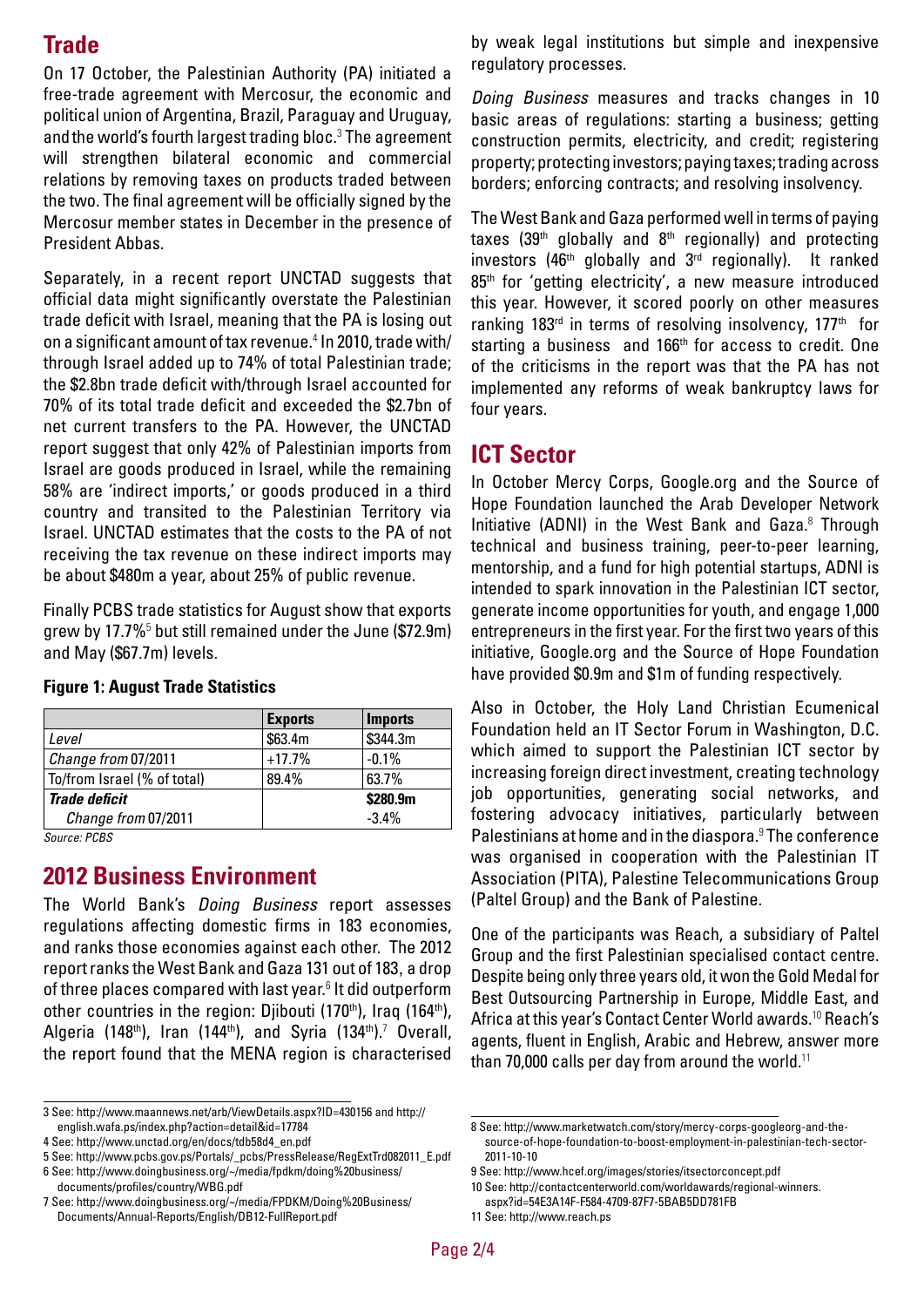In other ICT news the German company AXSOS, which specialises in IT-security, IT-infrastructure, and custom software development, opened its first branch in the Middle East in Ramallah in October, investing over €100,000.<sup>12</sup> It will provide 50-100 new jobs for ICT graduates and specialists serving local and German clients. Frank Müller, AXSOS CEO, explained that the company chose the Palestinian Territory due to its 'high education rate, wide international exposure, [and] a large number of IT graduates.'

### **Economic Participation of Gazan Women**

In October UN Women launched a report on the coping strategies which Gazan women have employed to manage households' lost incomes.<sup>13</sup> The study focuses on the public sector, agriculture, and the informal sector.

The report found that women are increasingly entering the labour market to secure their households' survival as men have lost their jobs. In doing this, women are working within the constraints of community norms and often with a low skills and capital base. Even educated women can find it hard to find a job that is acceptable to their family. The report found that women often rely on self-employment, developing projects in line with the domestic skills they have, for example food production.

The report found this increase in women's labour market participation has not always translated into women's economic empowerment, which would include for instance control over assets that could be invested in micro-businesses. Lack of employment opportunities continues to be a problem for Gazan women as job creation programs target unemployed men.

Gazan women are one of the Palestinian social groups suffering from the highest unemployment rate: 43.6% in Q2 2011, compared to an overall rate of 18.7% for the Palestinian Territory and 25.6% for Gaza.<sup>14</sup> Only 11.6% of females in Gaza participate in the labour force, using the International Labour Organisation measure.

#### **Olive Sector**

On the occasion of the start of the olive harvest season, OCHA reported that around 45% of Palestinian agricultural land is planted with 12m olive trees, most of which are in the West Bank. The olive oil industry provides a quarter of gross agricultural income supporting the livelihoods of about 100,000 families.<sup>15</sup> Olive production is cyclical, with a bad year following a good one. It is expected that the 2011 harvest will add up to only about half of the 2010 harvest.<sup>16</sup>

OCHA documented that in January-September 2011 more than 7,500 Palestinian olive trees were uprooted, set on fire, or otherwise vandalized by Israeli settlers. Oxfam estimates the total cost of these actions to be about \$0.5m this year.

#### **PA Fiscal Update**

US Congress has recently lifted its hold on about \$150m of funds for the Palestinian Authority to spend on policing.<sup>17</sup>

At the time of going to press, the Government of Israel was still withholding \$100m in tax revenues that it had collected on behalf of the PA in October, UNESCO admitted Palestine as a member state of the organisation.<sup>18</sup>

#### **2010 International Investment Position**

In October PCBS and the Palestine Monetary Authority (PMA) published for the first time the International Investment Position (IIP) of the Palestinian Territory.<sup>19</sup> IIP measures the difference between external assets (\$5,424m) and foreign liabilities (\$3,340m), for 2010.

The primary results show that in 2010 the amount which the Palestinian economy invested outside the Palestinian Territory exceeded foreign investment into the PA by \$2,084m. 58% of the total value of external assets came from cash deposits of local banks in foreign banks and cash exchange in the Palestinian economy. FDI in the Palestinian economy in 2010 equalled \$1,379m, or 41% of total foreign liabilities, while portfolio investments reached \$661m (18%). Loans from abroad (\$1,119m) contributed 36% of foreign liabilities.

#### **2011 Palestinian Industrial Fair**

From 29 October to 1 November the Federation of Palestinian Chambers of Commerce, Industry and Agriculture held the 2011 Palestinian Industrial Fair in Ramallah.<sup>20</sup> More than 100 Palestinian companies participated from a wide variety of industries. The fair was attended by representatives of the Palestinian public and private sectors, trade unions, NGOs, foreign diplomatic missions, international organisations, and local and Arab businesses.

#### **Buildex Palestine 2011**

On 18-20 October nearly 40 Palestinian companies participated in the 5<sup>th</sup> Buildex Palestine, a construction industry exhibition.<sup>21</sup> Organized by PalTrade, the exhibition was sponsored by the Islamic Development Bank, NAPCO, Al-Mashriq Real Estate Company, and PIEDCO

<sup>12</sup> See: http://www.maannews.net/eng/ViewDetails.aspx?ID=434100

<sup>13</sup> See: http://www.unwomen.org/publications/who-answers-to-gazan-women/

<sup>14</sup> See: http://www.pcbs.gov.ps/Portals/\_pcbs/PressRelease/LabourForce\_q2e.pdf

<sup>15</sup> See: http://www.ochaopt.org/documents/ocha\_opt\_oliveharvest\_FactSheet\_ October\_2011\_english.pdf 16 See: http://www.maannews.net/eng/ViewDetails.aspx?ID=430878

<sup>17</sup> See: http://www.alarabiya.net/articles/2011/11/07/175952.html, Bulletin 61 for background and http://www.google.com/hostednews/ap/article/ ALegM5hK9lde1vxO3zVjeSDmS3ujVTPQ

<sup>18</sup> See: http://www.haaretz.com/print-edition/news/barak-overruled-as-pm-doesu-turn-israel-won-t-free-up-frozen-pa-revenues-1.395599

<sup>19</sup> See: http://www.pcbs.gov.ps/Portals/\_pcbs/PressRelease/Pres-IIP-2011Engedited.pdf

<sup>20</sup> See: http://www.pal-fair.ps

<sup>21</sup> See: http://www.buildexpalestine.ps/